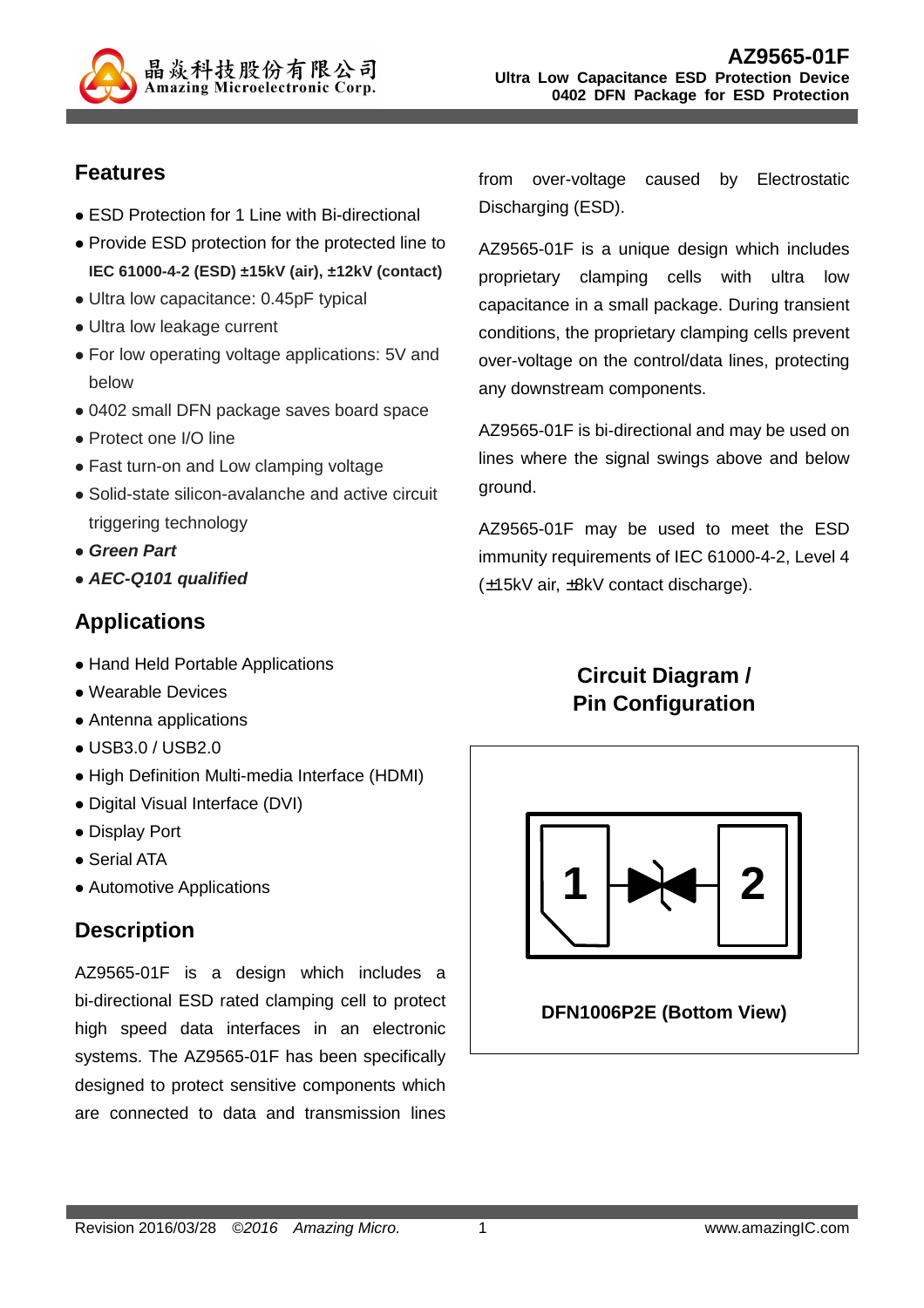

#### **SPECIFICATIONS**

| <b>ABSOLUTE MAXIMUM RATINGS</b>   |                                |                 |              |  |
|-----------------------------------|--------------------------------|-----------------|--------------|--|
| <b>PARAMETER</b>                  | <b>SYMBOL</b>                  | <b>RATING</b>   | <b>UNITS</b> |  |
| <b>Operating DC Voltage</b>       | $\mathsf{V}_{\mathsf{DC}}$     | ±5.5            | V            |  |
| ESD per IEC 61000-4-2 (Air)       |                                | ±15             | kV           |  |
| ESD per IEC 61000-4-2 (Contact)   | $\mathsf{V}_{\mathsf{ESD}}$    | ±12             | kV           |  |
| <b>Lead Soldering Temperature</b> | ${\mathsf T}_{\text{\rm SOL}}$ | 260 (10 sec.)   | $^{\circ}C$  |  |
| <b>Operating Temperature</b>      | $\mathsf{T}_{\mathsf{OP}}$     | $-55$ to $+125$ | $^{\circ}C$  |  |
| Storage Temperature               | ${\mathsf T}_{\text{STO}}$     | $-55$ to $+150$ | $^{\circ}C$  |  |

| <b>ELECTRICAL CHARACTERISTICS</b>               |                               |                                                                  |             |            |            |              |
|-------------------------------------------------|-------------------------------|------------------------------------------------------------------|-------------|------------|------------|--------------|
| <b>PARAMETER</b>                                | <b>SYMBOL</b>                 | <b>CONDITIONS</b>                                                | <b>MINI</b> | <b>TYP</b> | <b>MAX</b> | <b>UNITS</b> |
| Stand-Off Voltage                               | $V_{RWM}$                     | T=25 $\mathrm{^{\circ}C}$ .                                      | -5          |            | 5          | $\vee$       |
| Leakage Current                                 | $I_{\text{L}eak}$             | $V_{RWM} = \pm 5V$ , T=25 °C.                                    |             |            | 100        | nA           |
| Breakdown Voltage                               | $V_{BV}$                      | $I_{\text{BV}} = 1 \text{mA}$ , T=25 °C.                         | 7           |            | 10         | $\vee$       |
| <b>ESD Clamping</b><br>Voltage (Note 1)         | $\mathsf{V}_{\mathsf{clamp}}$ | IEC 61000-4-2 +8kV ( $I_{TLP}$ =<br>16A), Contact mode, T=25 °C. |             | 20         |            | $\vee$       |
| <b>ESD Dynamic</b><br><b>Turn-on Resistance</b> | $R_{\text{dynamic}}$          | IEC 61000-4-2 0~+8kV,<br>T=25 °C, Contact mode.                  |             | 0.6        |            | $\Omega$     |
| Input Capacitance                               | $C_{IN}$                      | $V_R = 0V$ , f = 1MHz, T=25 °C.                                  |             | 0.45       | 0.6        | рF           |

Note 1: ESD Clamping Voltage was measured by Transmission Line Pulsing (TLP) System.

TLP conditions:  $Z_0 = 50\Omega$ ,  $t_p = 100$ ns,  $t_r = 1$ ns.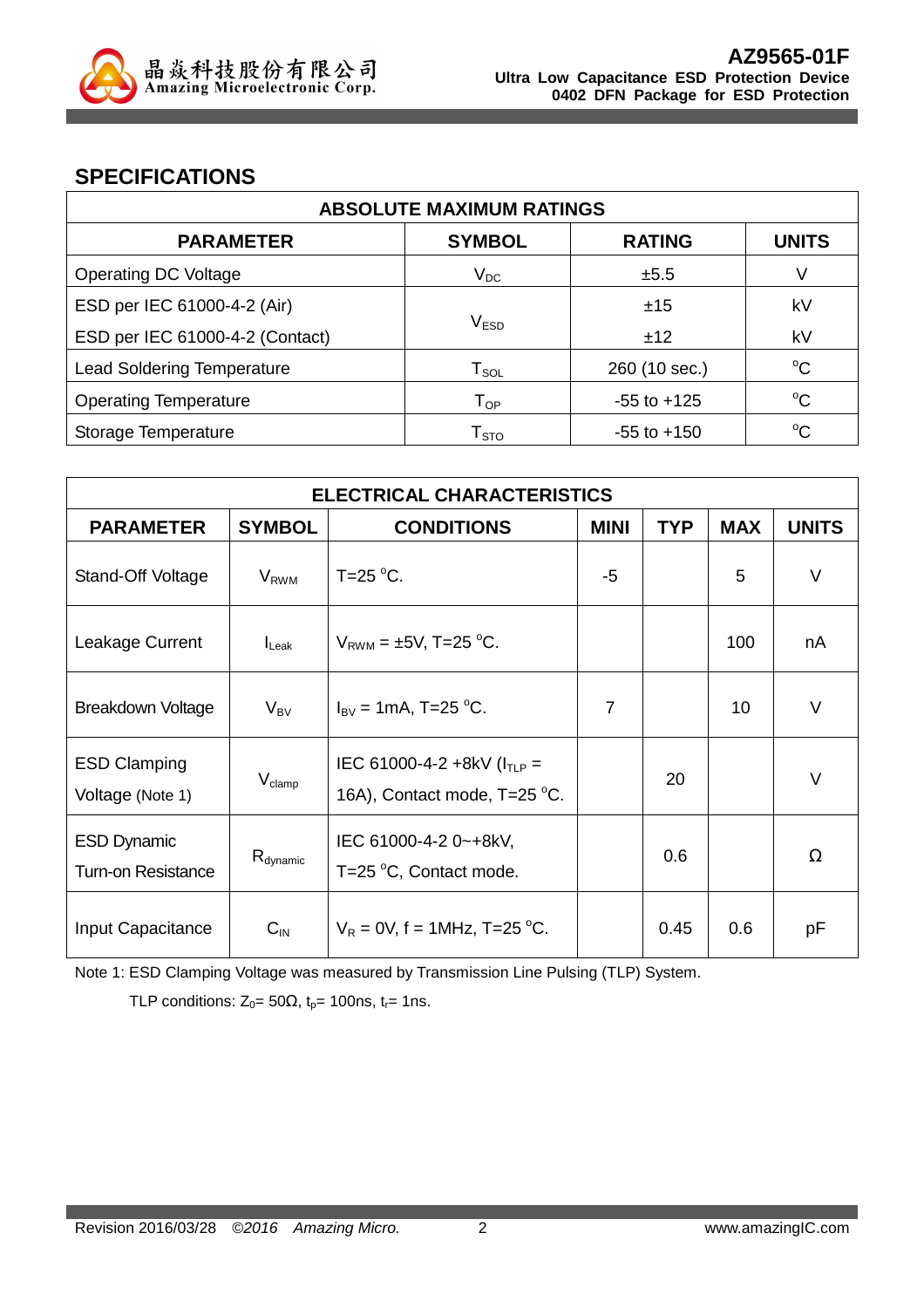

## **Typical Characteristics**



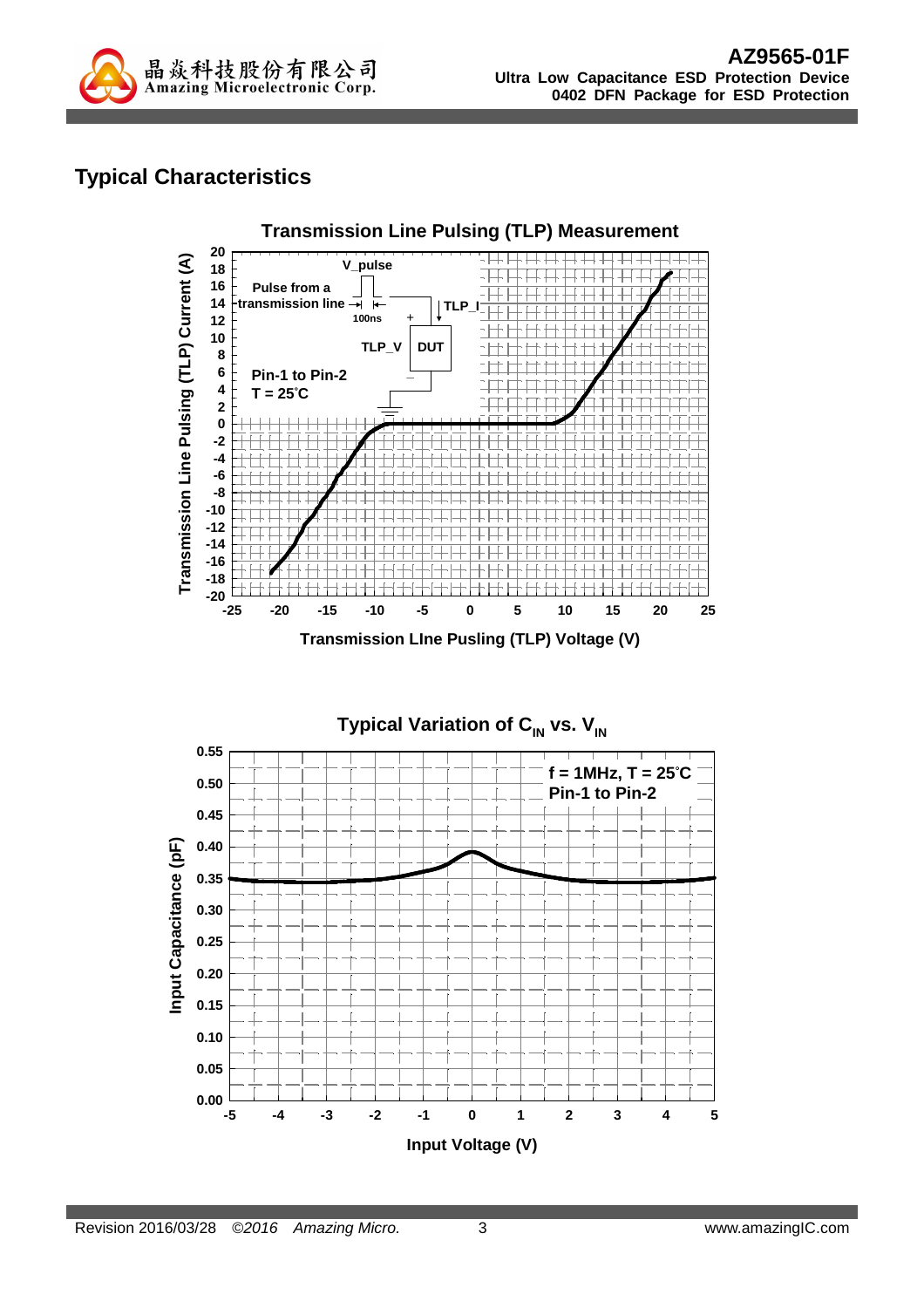

## **Applications Information**

The AZ9565-01F is designed to protect one line against System ESD pulse by clamping it to an acceptable reference. It provides bi-directional protection.

The usage of the AZ9565-01F is shown in Fig. 1. Protected line, such as data line, control line, or power line, is connected at pin 1. The pin 2 is connected to a ground plane on the board. In order to minimize parasitic inductance in the board traces, all path lengths connected to the pins of AZ9565-01F should be kept as short as possible.

In order to obtain enough suppression of ESD induced transient, good circuit board is critical. Thus, the following guidelines are recommended:

- Minimize the path length between the protected lines and the AZ9565-01F.
- Place the AZ9565-01F near the input terminals or connectors to restrict transient coupling.
- The ESD current return path to ground should be kept as short as possible.
- Use ground planes whenever possible.
- NEVER route critical signals near board edges and near the lines which the ESD transient easily injects to.



**Fig. 1 ESD protection scheme by using AZ9565-01F.**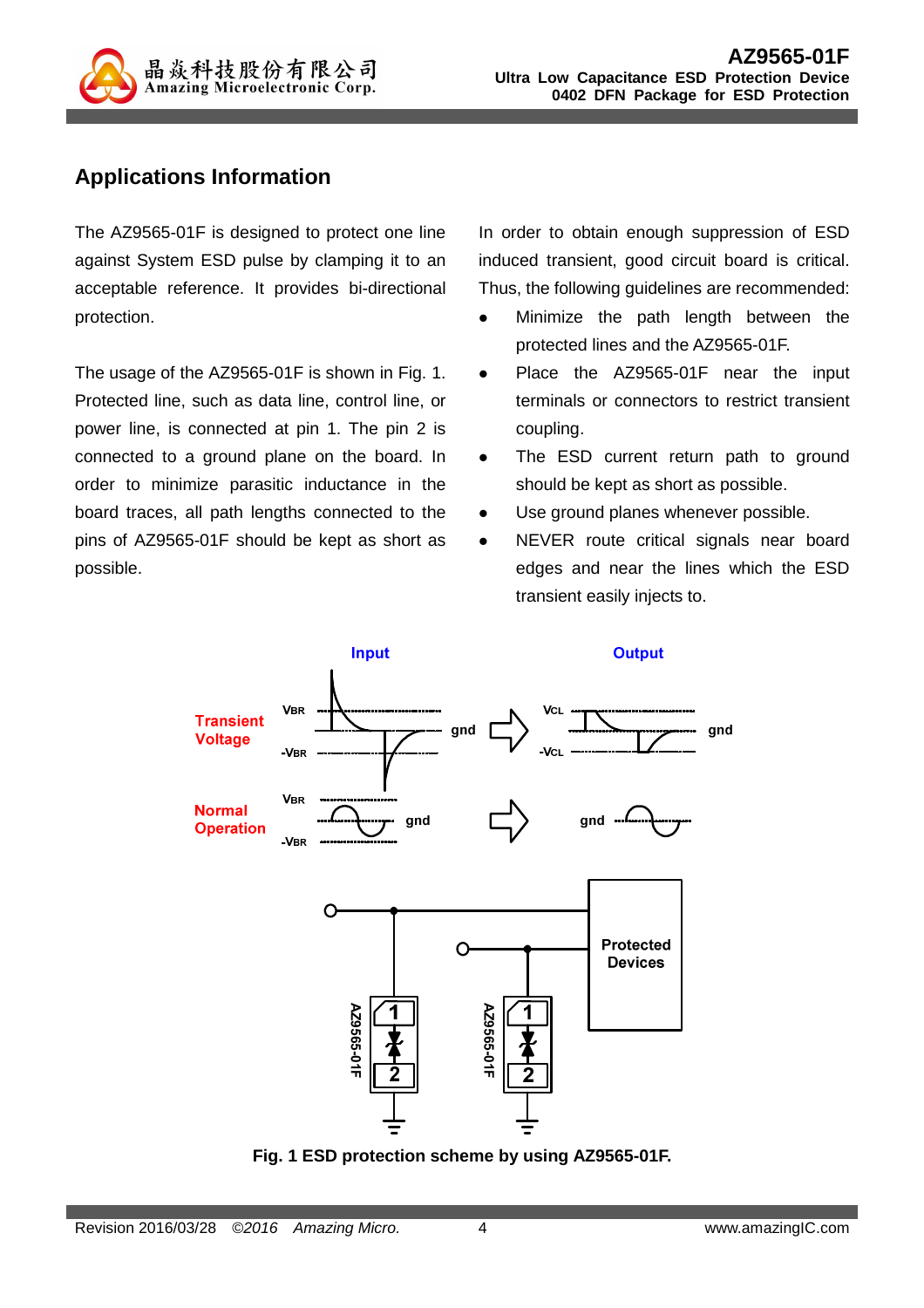

### **Mechanical Details**



|               |         | <b>Millimeters</b> | <b>Inches</b> |          |  |
|---------------|---------|--------------------|---------------|----------|--|
| <b>Symbol</b> | min     | max                | min           | max      |  |
| A             | 0.95    | 1.05               | 0.037         | 0.041    |  |
| в             | 0.55    | 0.65               | 0.022         | 0.026    |  |
| C             | 0.45    | 0.60               | 0.018         | 0.024    |  |
| D             | 0.45BSC |                    |               | 0.018BSC |  |
| Е             | 0.20    | 0.30               | 0.008         | 0.012    |  |
| F             | 0.45    | 0.55               | 0.018         | 0.022    |  |



#### **(Unit: mm)**

This LAND LAYOUT is for reference purposes only. Please consult your manufacturing partners to ensure your company's PCB design guidelines are met.

# **MARKING CODE**

Notes:

**LAND LAYOUT** 



**Top View** 

| <b>Part Number</b>         | <b>Marking Code</b> |
|----------------------------|---------------------|
| AZ9565-01F<br>(Green Part) |                     |

Note : Green means Pb-free, RoHS, and Halogen free compliant.